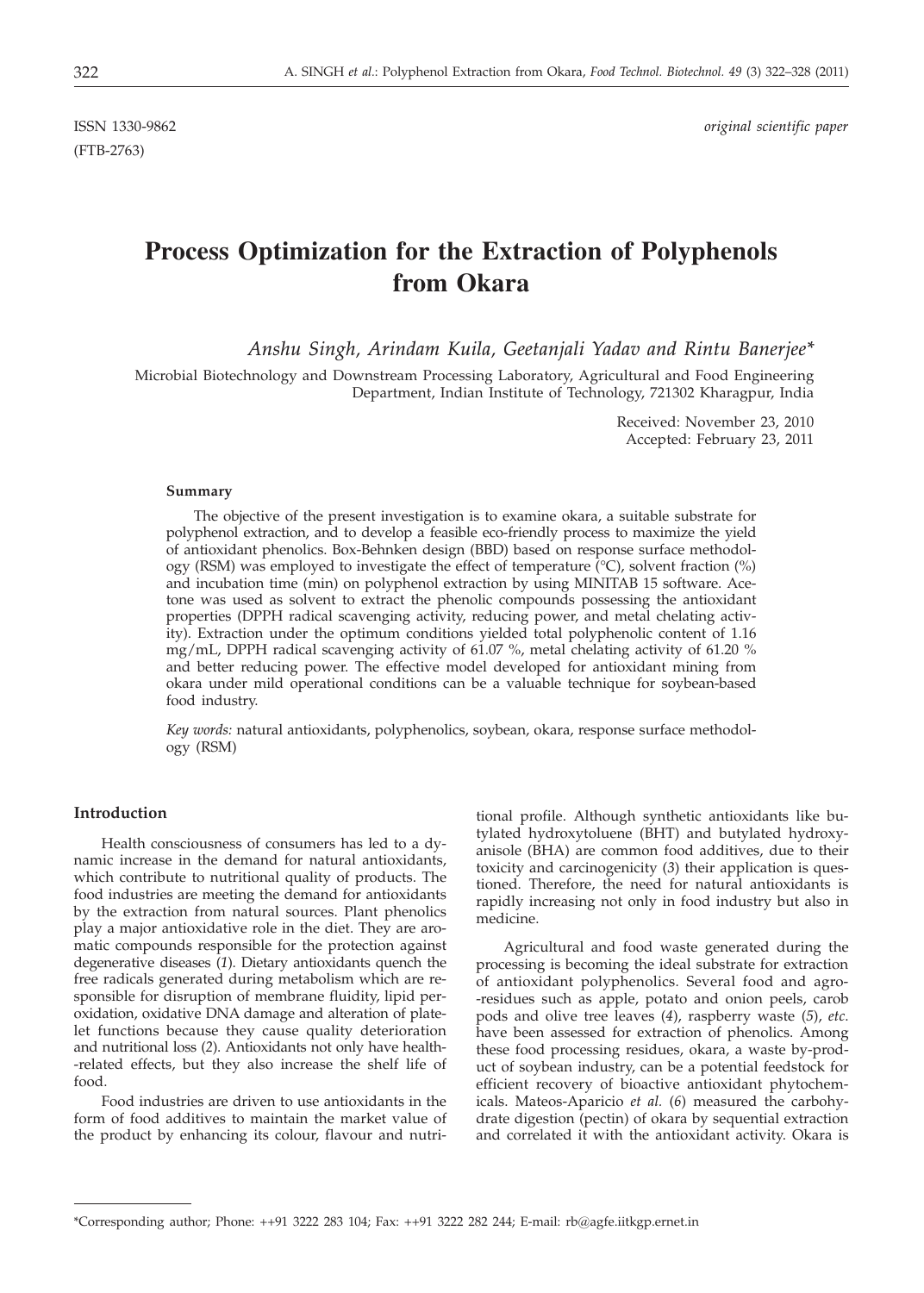rich in indigestible complex polysaccharides and it has not been explored yet for the extraction of polyphenolics. However, total phenolic content of okara is almost half of the soybean seeds (*7*), but until now okara has been exploited only as nitrogen source during fermentation, animal feed or for dietary fibre extraction.

Natural antioxidants can be extracted from plant and animal sources under effective process conditions. Extraction process differs with the raw material and is also affected by several physicochemical factors. The economic viability and feasibility of the technological process of extraction is highly dependent on the availability and cost of raw material. Another important aspect apart from the cost-effective extraction and selection of substrate is the safety concern associated with the use of organic solvents. In past decades, methanol/hexane/benzene extractions were performed, but their safety issue due to potential toxic effects from the residual solvent was a point of concern. Optimization process for the reduction of use of organic solvents would be advantageous in their application in food and pharmaceutical sector. There are several reports on the extraction of polyphenols from food waste by using several solvents (*2,8,9*). Among them, acetone/water is the most efficient solvent for polyphenol extraction, because water in combination with acetone contributes to the creation of a moderately polar medium that ensures the efficient extraction of polyphenols and their antioxidant activities (*10*). The advantage of using food grade acetone is that it reduces the persistent problem of waste solvent disposal and hazards of environmental pollution. Therefore, the present article deals with the assessment of okara, a potential low-cost feedstock for extraction of antioxidant-rich phenolics with radical scavenging, reducing power and metal chelating activities, using food grade solvent by adopting Box-Behnken design based on the response surface methodology (RSM).

# **Materials and Methods**

### *Preparation of okara*

Soybeans (*Glycine max*) were purchased from a local market at Kharagpur, India. Accurately weighed clean soybeans were soaked for 2 h in a ratio of soybean to water of 1:2.48 and incubated at 40 °C in a thermostatically controlled water bath (*11*). Soaked soybeans were subsequently dehulled and weighed to add twice the volume of water. It was blended and extracted through cheese cloth to obtain the soy milk (*12*). The leftover residue after cheese extraction, okara, was dried overnight at 60 °C and grinded to powder for subsequent extraction.

### *Extraction of antioxidant phytochemicals from okara*

A mass of 1 g of powdered okara was mixed with various fractions of solvent (acetone) and incubated under different time and temperature conditions. After the incubation, the sample was centrifuged at 2000*×g* for 10 min to separate the insoluble fractions, and antioxidant potential was estimated in the supernatant.

# *Determination of the total phenolic content in the extracts*

Solvent extraction of polyphenols was performed in 50-mL stoppered conical flask containing 1 g of dried okara sample. Samples were taken from the reaction mixture at specific time interval according to the experimental design. Each sample taken from the reaction mixture was centrifuged at 2000×*g* for 5 min. Then polyphenolic content (mg/mL) in the supernatant was estimated by Folin-Ciocalteu method (*13*).

# *Antioxidant activity*

Antioxidant activity of the phytochemicals extracted from okara was assessed by measuring their radical scavenging activity, reducing power, and metal chelating activity.

# Radical scavenging activity

Hydrogen atom or electron-donating ability of the corresponding extracts was measured by the bleaching of the purple-coloured methanol solution of 2,2-diphenyl-1-picrylhydrazyl (DPPH). This spectrophotometric assay uses stable DPPH radical as a reagent (*14*). To 1 mL of sample, 0.5 mL of DPPH (1 mM in methanol) was added. The control sample was prepared in a similar way by adding 1 mL of acetone instead of sample. The mixtures were shaken vigorously and left to settle for 15 min at room temperature. After the incubation period, the absorbance was read against a blank at 517 nm. Inhibition of DPPH free radical (in %) was calculated as follows:

$$
Inhibition=[(A_0-A_s)/A_0] \cdot 100 \qquad \qquad /1/
$$

where  $A_0$  is the absorbance of the control, and  $A_S$  is the absorbance of the sample at 517 nm.

## Reducing power

Reducing power of samples was determined according to the method of Benzie and Strain (*15*) by measuring the coloured ferrous-tripyridyltriazine complex formed due to ferric to ferrous ion reduction at low pH. To 3 mL of freshly prepared ferric reducing ability of plasma (FRAP) reagent (300 mM acetate buffer, pH=3.6, 10 mM 2,4,6-tripyridyl-*s*-triazine (TPTZ) solution and 20 mM FeCl<sub>3</sub>·6H<sub>2</sub>O in a 10:1:1 ratio), 0.3 mL of distilled water and 0.1 mL of extract were added. The absorbance was measured after 8 min of incubation at 593 nm. Higher the absorbance, higher the reducing power of sample.

#### Metal chelating activity

Ferrous ion chelating activity of the extract was determined by the method of Dinis *et al.* (*16*). Into test tubes containing  $1.7$  mL of distilled water and  $50 \mu L$  of  $0.2 \text{ mM}$ FeCl<sub>2</sub> 4H<sub>2</sub>O, 50 µL of sample solution were added and the mixture was left at room temperature for 1 min. To the mixture was left at room temperature for 1 min. To this mixture 0.2 mL of 5 mM ferrozine were added and final colour was measured at 562 nm after 10 min of incubation. The metal chelating efficiency of samples was determined by comparing with the chelating activity of ethylenediaminetetraacetic acid (EDTA). The inhibition percentage of  $Fe<sup>2+</sup>$ -ferrozine complex formation against blanks containing  $FeCl<sub>2</sub>$  and ferrozine was calculated by the formula:

$$
Inhibition=[(A_0-A_1)/A_0] \cdot 100 \qquad \qquad /2/
$$

where  $A_0$  is the absorbance of the control, and  $A_1$  is the absorbance of the sample at 562 nm.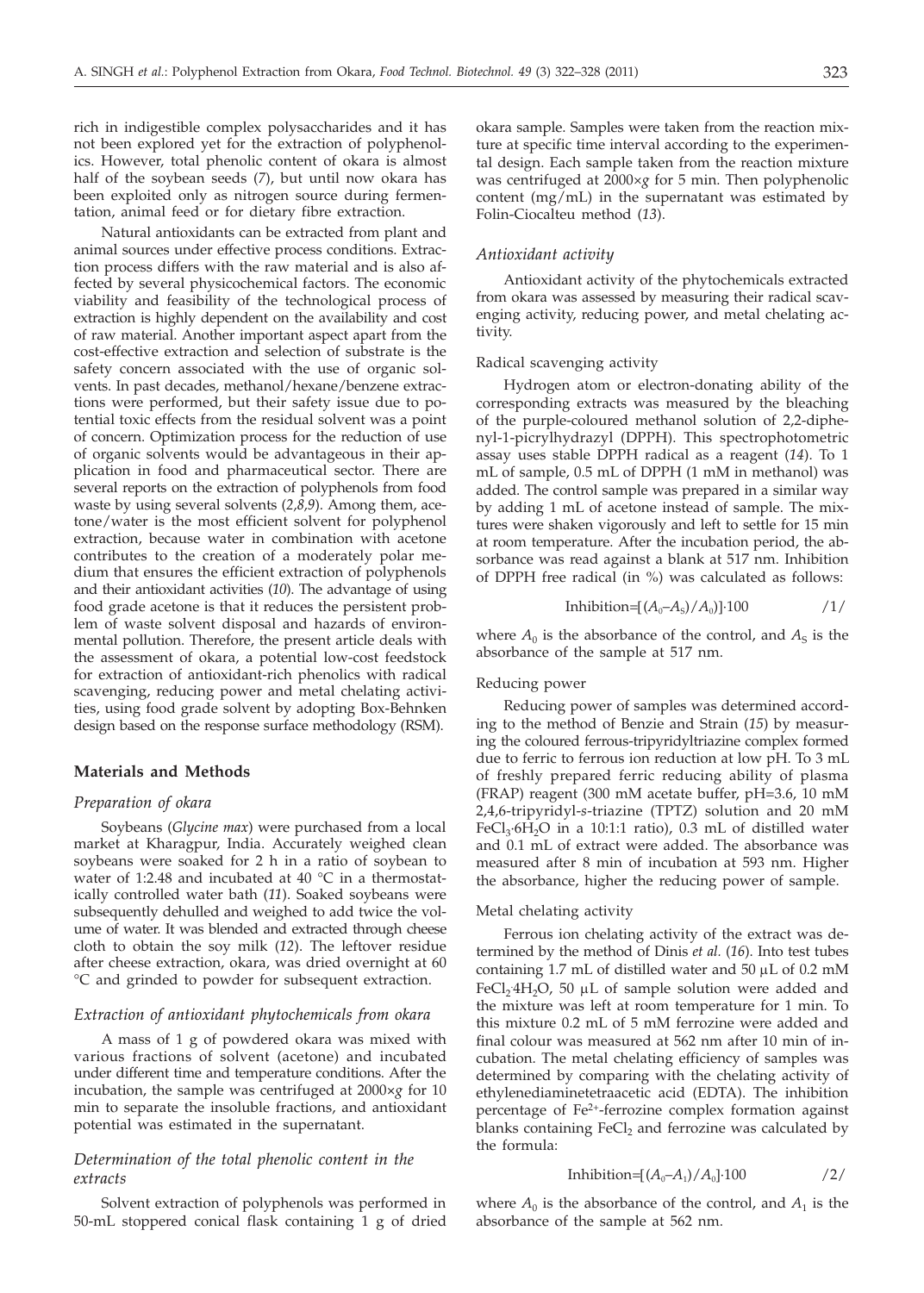### *Box-Behnken design of experiment*

A three-level three-factor fractional factorial design was adopted in this study. Initially the influencing parameters were selected by preliminary experiments on the basis of one-factor-at-a-time approach. The input variables considered to be important during the extraction process were temperature (40–60 °C), solvent fraction (25–75 %) and incubation time (15–45 min). In coded terms the lowest, central and the highest levels of five variables were –1, 0 and +1, respectively. Table 1 shows the coded and actual values of the experimental variables.

rical model to examine the interaction of different associated parameters responsible for the extraction of phenolic constituents present in okara using RSM, and also to identify the optimum conditions for a multivariable system of extraction. The predicted values were compared with the experimentally observed values to check the performance of the model as shown in Table 1. Analysis of variance for experimental set up was done to evaluate the fitness of response function. The linearity and quadratic effect of the independent variables, their interaction and regression coefficients on the response variables (Table 2) were analyzed. The goodness of fit of the mod-

Table 1. Experimental design for total polyphenolic content and antioxidant activity (DPPH radical scavenging activity, metal chelation and reducing power)

| Run<br>order   | A <sub>1</sub>   | A <sub>2</sub> | $A_3$            | Experimental                     |                                       |                          |                                |  |
|----------------|------------------|----------------|------------------|----------------------------------|---------------------------------------|--------------------------|--------------------------------|--|
|                |                  |                |                  | y(total polyphenols)/<br>(mg/mL) | DPPH radical<br>scavenging activity/% | Metal<br>chelation/ $\%$ | Reducing power<br>(absorbance) |  |
| $\mathbf{1}$   | $\overline{0}$   | $-1$           | $-1$             | 0.855                            | 60.47                                 | 54.70                    | 0.643                          |  |
| $\overline{2}$ | $\overline{0}$   | $-1$           | $+1$             | 0.825                            | 49.00                                 | 38.08                    | 0.607                          |  |
| 3              | $\overline{0}$   | $+1$           | $-1$             | 0.825                            | 48.67                                 | 38.00                    | 0.608                          |  |
| 4              | $\mathbf{0}$     | $+1$           | $+1$             | 0.792                            | 48.13                                 | 27.35                    | 0.574                          |  |
| 5              | $-1$             | $\mathbf{0}$   | $-1$             | 0.873                            | 57.89                                 | 37.12                    | 0.589                          |  |
| 6              | $-1$             | $\mathbf{0}$   | $+1$             | 0.264                            | 45.81                                 | 46.20                    | 0.656                          |  |
| 7              | $+1$             | $\mathbf{0}$   | $-1$             | 0.338                            | 55.43                                 | 45.85                    | 0.728                          |  |
| 8              | $+1$             | $\overline{0}$ | $+1$             | 0.230                            | 54.81                                 | 43.19                    | 0.726                          |  |
| 9              | $-1$             | $-1$           | $\theta$         | 0.227                            | 40.36                                 | 42.87                    | 0.631                          |  |
| 10             | $-1$             | $+1$           | $\overline{0}$   | 1.148                            | 58.01                                 | 31.74                    | 0.607                          |  |
| 11             | $+1$             | $-1$           | $\overline{0}$   | 0.844                            | 48.69                                 | 46.47                    | 0.634                          |  |
| 12             | $+1$             | $+1$           | $\boldsymbol{0}$ | 0.639                            | 45.93                                 | 59.12                    | 0.662                          |  |
| 13             | $\mathbf{0}$     | $\overline{0}$ | $\overline{0}$   | 0.610                            | 53.18                                 | 16.70                    | 0.546                          |  |
| 14             | $\mathbf{0}$     | $\overline{0}$ | $\theta$         | 0.230                            | 53.18                                 | 10.70                    | 0.704                          |  |
| 15             | $\boldsymbol{0}$ | $\overline{0}$ | $\theta$         | 0.230                            | 53.18                                 | 10.70                    | 0.704                          |  |
| 16             | $\mathbf{0}$     | $\overline{0}$ | $\boldsymbol{0}$ | 0.230                            | 53.17                                 | 10.70                    | 0.704                          |  |

The experimental data were analyzed by the response surface regression (RSREG) procedure to fit the following second-order polynomial equation:

$$
Y = \beta_{k0} + \sum_{i=1}^{5} \beta_{ki} x_i + \sum_{i=1}^{5} \beta_{ki} x_i^2 + \sum_{i=1}^{4} \sum_{j=i+1}^{5} \beta_{kj} x_i x_j \hspace{1cm} /3/
$$

where Y is the response (total polyphenolic content, DPPH radical scavenging activity, metal chelation and reducing power);  $\beta_{k0}$ ,  $\beta_{ki}$ ,  $\beta_{kii}$  and  $\beta k_{ij}$  are constant coefficients, and  $x_i$  and  $x_i$  are the coded independent variables, which influence the response variable Y. This response was preferred because a relatively few experimental combinations of the variables were adequate to estimate a potentially complex response function. Data were analyzed using MINITAB 15 software (Minitab Inc., State College, PA, USA) to find the interaction between the variables and the responses.

# **Results and Discussion**

In the present investigation, the experimental design has been formulated in such a way to develop an empi-

el was checked by the coefficient of determination  $(R^2)$ for stating a good statistical model, and also to justify its robustness. The coefficient of determination  $(R^2)$  was calculated to be 0.9608, 0.9958, 0.9982 and 0.9999 for total polyphenolic content, DPPH radical scavenging activity, metal chelation and reducing power, respectively, which are all close to 1.

#### *Quadratic equation for solvent extraction*

Second-order polynomial equations were used to correlate the input process variables with the responses. The second-order polynomial coefficient for each term of the equation was determined through multiple regression analysis using MINITAB 15.

The mathematical expression of relationship for total polyphenolic content, DPPH radical scavenging, metal chelation and reducing power with variables  $A_1$ ,  $A_2$ and  $A_3$  (temperature (°C), solvent fraction (%) and incubation time (min), respectively) are given in Eqs. 4–7: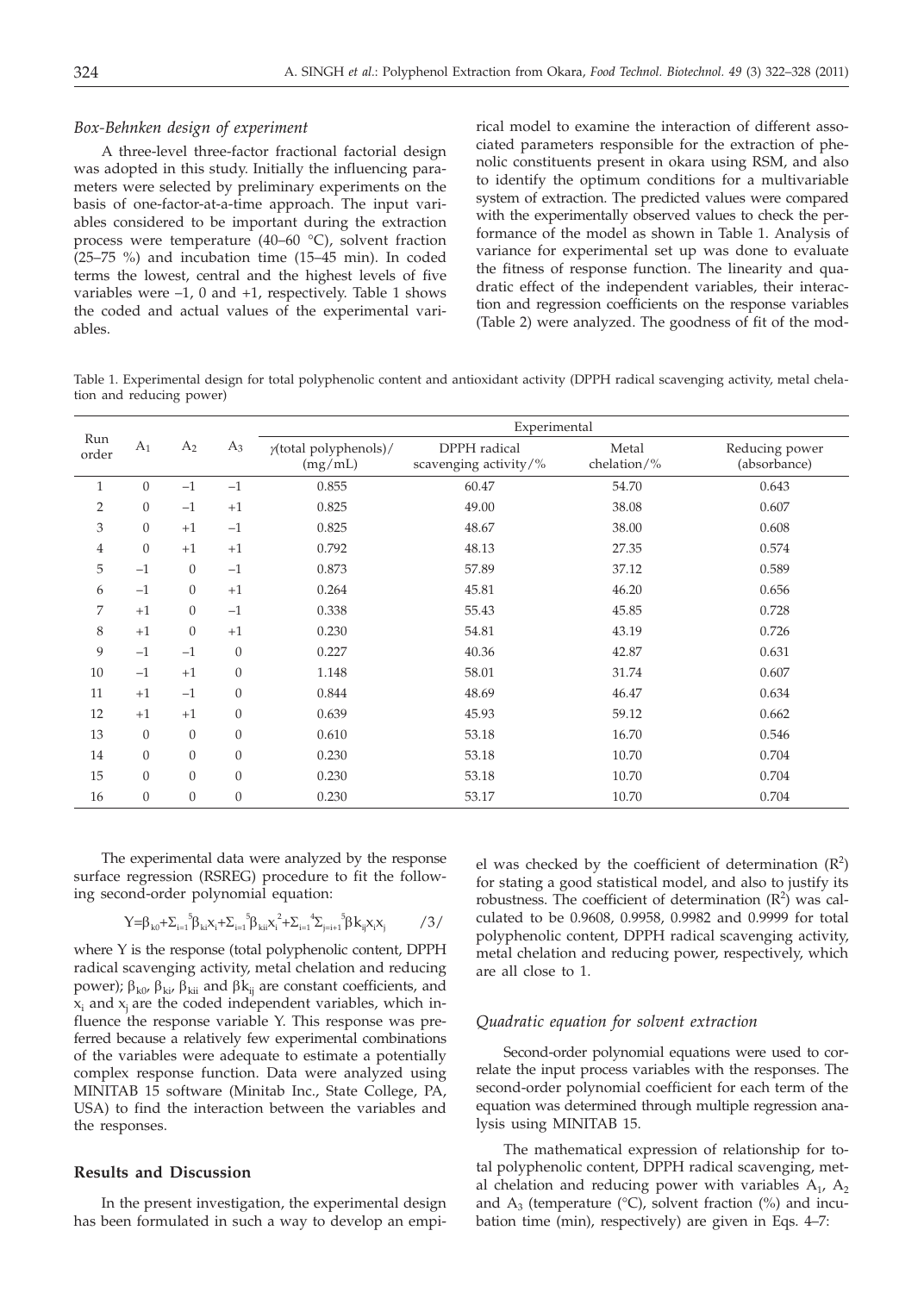+0.0166A<sub>1</sub>A<sub>2</sub>-0.0401A<sub>1</sub>A<sub>3</sub>+0.014A<sub>2</sub>A<sub>3</sub>

Total polyphenolic content/(mg/mL)= =4.049–0.028A1–0.110A2–0.004A3+0.00007A1 2 <sup>+</sup> /4/ 0.00092A2 2 +0.00012A3 2 +0.00027A1A2– –0.00013A1A3+0.00009A2A DPPH activity/%=–11.60+3.47A1–1.53A2+ +1.47A3–0.033A1 +0.00252A2 –0.0036A3 2 2 2 + /5/ Metal chelation/%=+444.02–13.82A1+0.25A2– –5.57A3+0.17A1 +0.02A2 2 +0.077A3 – 0.06A1A2+ /6/ +0.018A2A3 Reducing power=–0.454+0.02A1+0.02A2+ +0.016A3–0.000049A1 2 +0.00014A2 2 –0.00006A3 2 – /7/ –0.00014A1A2–0.00028A1A3+0.00003A2A3

Table 2. ANOVA analysis of response surface quadratic model for extraction of total polyphenols and antioxidant activity (DPPH radical scavenging activity, metal chelation and reducing power)

| Source                | DF <sup>a</sup> | Seq SS <sup>b</sup> | Adj SS <sup>b</sup> | Adj MS <sup>c</sup> | $\rm F$ | $\rm p$ |
|-----------------------|-----------------|---------------------|---------------------|---------------------|---------|---------|
| $\gamma(TPC)/(mg/mL)$ |                 |                     |                     |                     |         |         |
| regression            | 9               | 1.436               | 1.436               | 0.160               | 16.34   | 0.001   |
| linear                | 3               | 0.150               | 0.656               | 0.219               | 22.39   | 0.001   |
| square                | 3               | 1.260               | 1.265               | 0.422               | 43.17   | < 0.001 |
| interaction           | 3               | 0.026               | 0.026               | 0.009               | 0.88    | 0.502   |
| residual error        | 6               | 0.059               | 0.059               | 0.010               |         |         |
| lack-of-fit           | 3               | 0.059               | 0.059               | 0.020               |         |         |
| pure error            | 3               |                     |                     |                     |         |         |
| total                 | 16              | 1.494               |                     |                     |         |         |
| $R^2 = 96.08 \%$      |                 |                     |                     | $R^2 = 90.20 \%$    |         |         |
| <b>DPPH</b>           |                 |                     |                     |                     |         |         |
| regression            | 9               | 420.340             | 420.340             | 46.704              | 157.91  | < 0.001 |
| linear                | 3               | 34.838              | 242.514             | 80.838              | 273.32  | < 0.001 |
| square                | 3               | 42.201              | 55.765              | 18.588              | 62.85   | < 0.001 |
| interaction           | 3               | 343.300             | 343.300             | 114.433             | 386.90  | < 0.001 |
| residual error        | 6               | 1.775               | 1.775               | 0.296               |         |         |
| lack-of-fit           | 3               | 1.720               | 1.720               | 0.573               | 31.55   | 0.009   |
| pure error            | 3               | 0.055               | 0.055               | 0.018               |         |         |
| total                 | 16              | 422.115             |                     |                     |         |         |
| $R^2 = 99.58 \%$      |                 |                     |                     | $R^2 = 98.95 \%$    |         |         |
| Metal chelation       |                 |                     |                     |                     |         |         |
| regression            | 9               | 3665.290            | 3665.290            | 407.254             | 360.12  | < 0.001 |
| linear                | 3               | 411.590             | 1150.670            | 383.557             | 339.17  | < 0.001 |
| square                | 3               | 2227.170            | 2266.080            | 755.360             | 667.94  | < 0.001 |
| interaction           | 3               | 1026.530            | 1026.530            | 342.177             | 302.57  | < 0.001 |
| residual error        | 6               | 6.790               | 6.790               | 1.131               |         |         |
| lack-of-fit           | 3               | 6.780               | 6.780               | 2.261               | 2119.41 | < 0.001 |
| pure error            | 3               |                     |                     | 0.001               |         |         |
| total                 | 16              | 3672.080            |                     |                     |         |         |
| $R^2 = 99.82 \%$      |                 |                     |                     | $R^2 = 99.54 \%$    |         |         |
| Reducing power        |                 |                     |                     |                     |         |         |
| regression            | 9               | 0.047               | 0.047               | 0.005               | 5144.57 | < 0.001 |
| linear                | 3               | 0.004               | 0.022               | 0.007               | 7361.69 | < 0.001 |
| square                | 3               | $0.030\,$           | 0.029               | $0.010\,$           | 9645.74 | < 0.001 |
| interaction           | 3               | 0.013               | 0.013               | 0.004               | 4225.11 | < 0.001 |
| residual error        | 6               |                     |                     |                     |         |         |
| lack-of-fit           | 3               |                     |                     |                     | 11.14   | 0.039   |
| pure error            | 3               |                     |                     |                     |         |         |
| total                 | 16              | 0.047               |                     |                     |         |         |
| $R^2 = 99.99 \%$      |                 |                     |                     | $R^2 = 99.97 \%$    |         |         |

<sup>a</sup>degrees of freedom, <sup>b</sup>sum of squares, <sup>c</sup>mean squares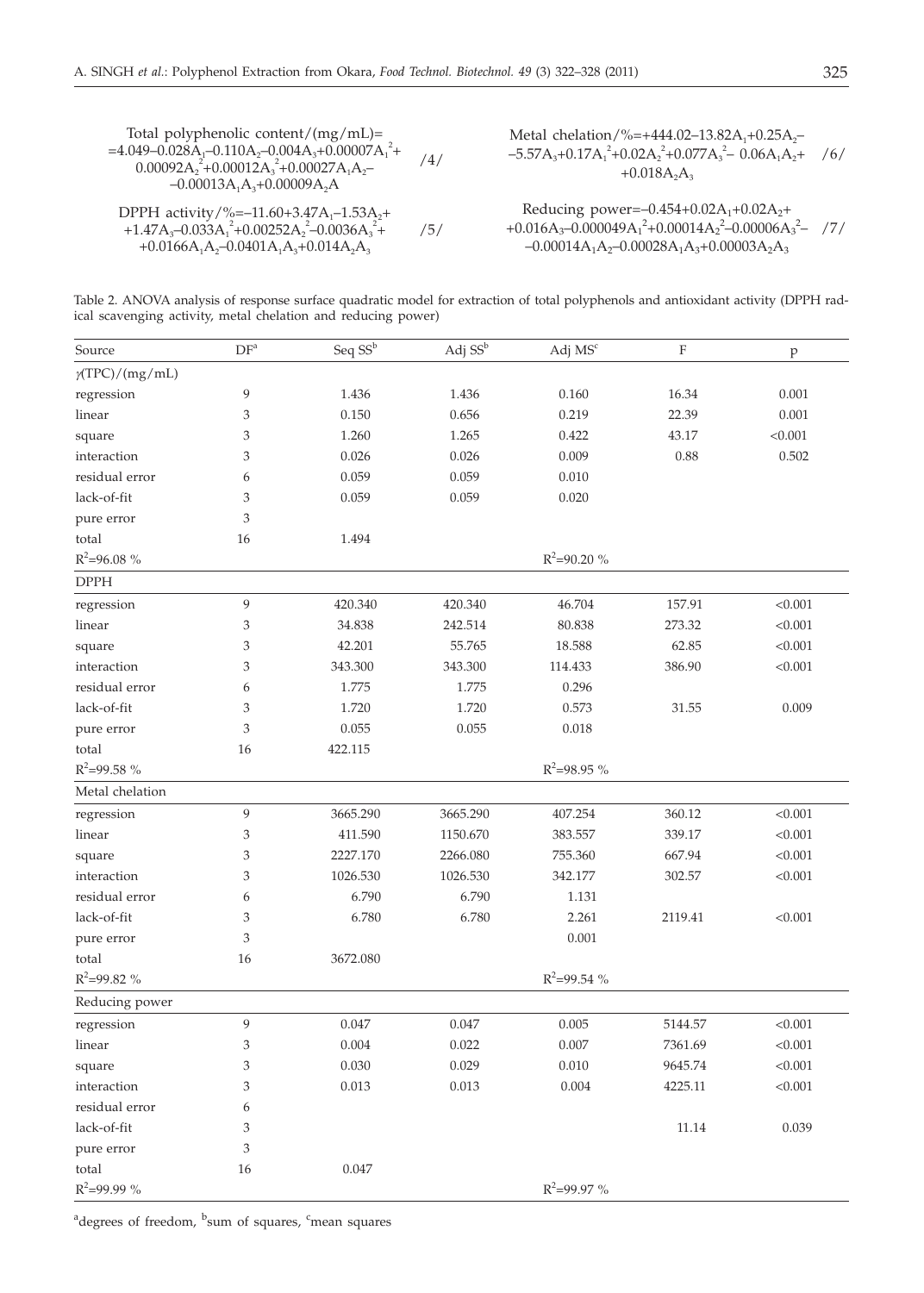From the regression equations mentioned above, it can be seen that  $A_2^2$ ,  $A_3^2$  and  $A_1A_2$  were significant model terms for total polyphenolic content. The surface plot in Fig. 1 shows the effect of temperature  $(^\circ C)$  and solvent fraction (%) on the extraction of total polyphenols (mg/mL). By increasing the temperature and solvent fraction, total polyphenolic content decreased significantly. This can be due to the degradation of polyphenols and decrease in the polarity of solvent at higher temperatures (*17,18*). At specific temperature (40 °C) and solvent fraction (25 %), a maximum yield of polyphenols (1.16 mg/mL) was obtained.



**Fig. 1.** RSM plot showing the effect of temperature and solvent fraction on total polyphenolic content

For DPPH radical scavenging activity,  $A_1$ ,  $A_3$  and  $A_1A_2$  were significant model terms. From a 3D surface plot (Fig. 2), it was observed that radical scavenging ability increased with the increase in temperature and solvent fraction up to 50 °C and 33 % respectively, but with further increase in these parameters, the percentage of inhibition of DPPH radicals started declining. Liu *et al.* (*19*) also observed the inhibition of DPPH radical scavenging activity at higher temperature.

The influencing model terms for metal chelation property were  $A_2$ ,  $A_1^2$  and  $A_2A_3$ . The surface plot (Fig. 3) indicates that at specific solvent fraction (25 %) and incubation time (15 min), maximum metal chelating activity can be achieved.

For reducing power,  $A_1$ ,  $A_2$  and  $A_2A_3$  were significant model terms. The surface plot (Fig. 4) shows the effect of interaction between solvent fraction and incubation time on the reducing power activity of okara. It demonstrated maximum reducing power activity at 42 % solvent fraction and 20 min of incubation time.

#### *Validation of the model*

Validation of the optimal conditions for solvent extraction of polyphenols was done by MINITAB 15 software. The results in Table 3 present the optimal conditions for each individual response with the predicted and experimental values. The optimum conditions for radical scavenging properties were obtained at 50 °C with incubation time of 15 min using solvent fraction of 33 %. The radical scavenging activity present at 50 °C was probably due to the increasing diffusivity of the solvent in



**Fig. 2.** RSM plot showing the effect of temperature and solvent fraction on DPPH radical scavenging activity



bation time on metal chelating activity



**Fig. 4.** RSM plot showing the effect of solvent fraction and incubation time on reducing power activity

the solid matrix, which favours the extraction. The reducing power activity was obtained at 60 °C, solvent fraction of 42 % and incubation time of 20 min. Optimum condition for reducing power was noticed at higher temperature (60 °C) than that for radical scavenging proper-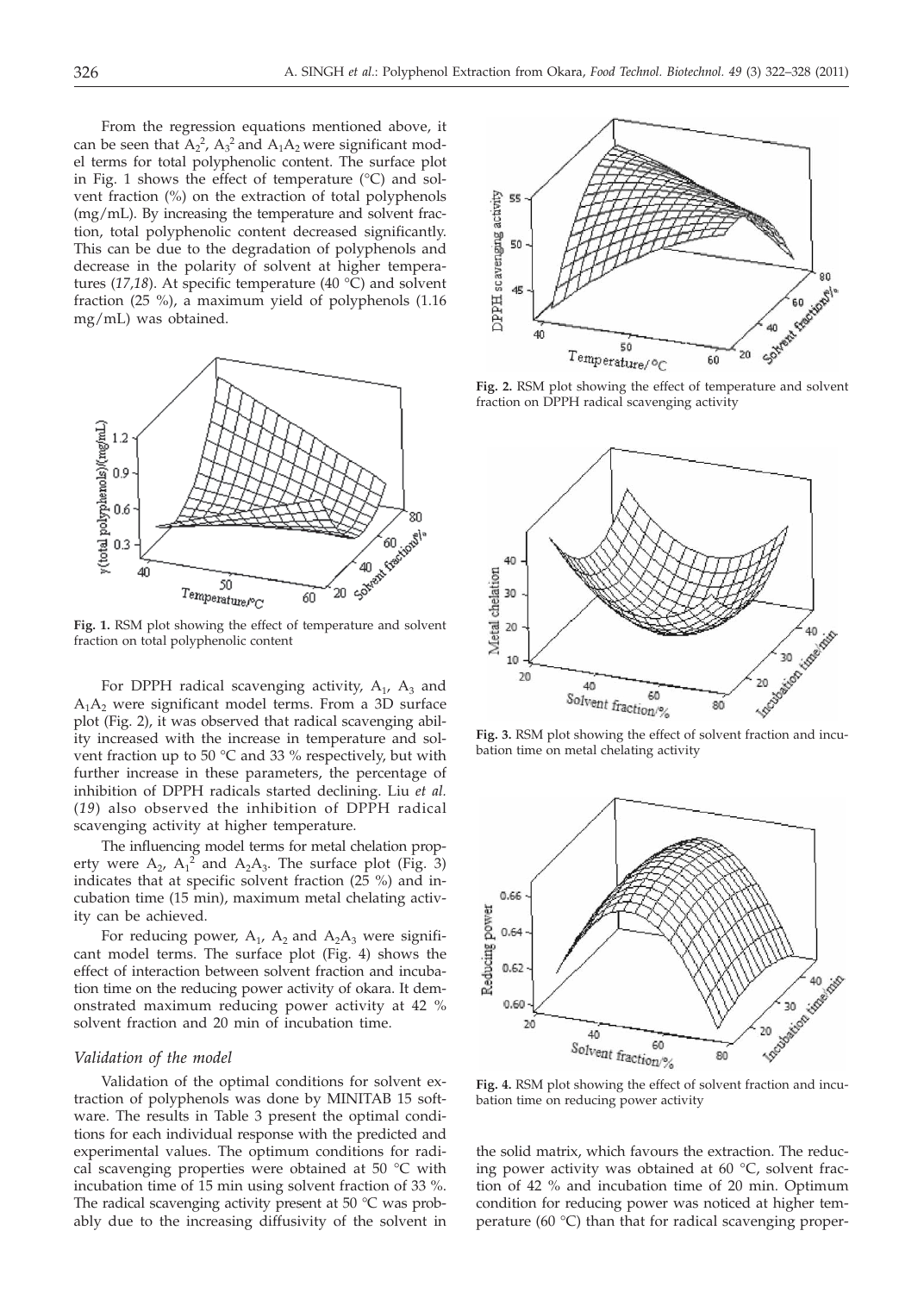| Responses                            | Temperature/ $\rm{^{\circ}C}$ | Solvent<br>fraction/ $\%$ | Incubation<br>time/min | Predicted<br>value | Experimental<br>value |
|--------------------------------------|-------------------------------|---------------------------|------------------------|--------------------|-----------------------|
| $\gamma$ (total polyphenols)/(mg/mL) | 40                            | 25                        | 15                     | 1.156              | 1.160                 |
| DPPH radical scavenging activity/%   | 50                            | 33                        | 15                     | 61.230             | 61.070                |
| Metal chelation/%                    | 41                            | 25                        | 15                     | 60.120             | 61.200                |
| Reducing power $(A)$                 | 60                            | 42                        | 20                     | 0.730              | 0.732                 |

Table 3. Predicted and experimental values under optimum conditions for maximum total polyphenolic content and antioxidant activity (DPPH radical scavenging activity, metal chelation and reducing power)

ty. The stability of reducing power activity could be partly due to the formation of products of Maillard reaction. It was reported that there was an alteration in the phenolic compounds after heating, which contributed to the increase in reducing power (*20*).

Chelating agents are effective as secondary antioxidants because they reduce redox potential, thereby stabilizing the oxidized form of the metal ion (*21*). The extraction of chelating agent under optimized conditions (41 °C, 15 min, 25 % solvent fraction) showed chelation activity up to 61.20 %. Total polyphenolic content of okara (1.16 mg/mL) is similar to that reported by Gan and Latiff (*8*). Report by Tabart *et al.* (*22*) also agreed that aqueous acetone gave better yield of total polyphenolics than methanol and ethanol. Validation of the model suggests that okara may serve as a good substrate for extraction of a significant amount of polyphenols and other antioxidants.

## **Conclusion**

The obtained results provide innovativeness and eco- -friendly approach for recovery of the antioxidant phenolics from a low-cost feedstock okara, which can retain the maximum bioactivity of extracted biomolecule. In the present study, maximum amount of extracted polyphenols was achieved by using a food grade solvent. It can be concluded that the optimum conditions for maximum polyphenol extraction from okara (1.16 mg/mL) can be achieved by using acetone as solvent under 40  $^{\circ}$ C, 15 min and 25 % of solvent fraction, DPPH radical scavenging activity of 61.07 % at 50 °C for 15 min and 33 % of solvent fraction, metal chelating activity of 61.20 % at 41 °C for 15 min and 25 % of solvent fraction, and better reducing power at 60 °C for 20 min and 42 % of solvent fraction.

# **References**

- *1.* C.A. Rice-Evans, N.J. Miller, G. Paganga, Antioxidant properties of phenolic compounds, *Trends Plant Sci. 2* (1997) 152–159.
- *2.* F. Sharififar, G. Dehghn-Nudeh, M. Mirtajaldini, Major flavonoids with antioxidant activity from *Teucrium polium* L., *Food Chem. 112* (2009) 885–888.
- *3.* H. Zhang, F. Chen, X. Wang, H.Y. Yao, Evaluation of antioxidant activity of parsley (*Petroselinum crispum*) essential oil and identification of its antioxidant constituents, *Food Res. Int. 39* (2006) 833–839.
- *4.* C. Kaur, H.C. Kapoor, Antioxidants in fruits and vegetables – The millennium's health, *Int. J. Food Sci. Technol. 36* (2001) 703–725.
- *5.* L. Laroze, C. Soto, M.E. Zúñiga, Phenolic antioxidants extraction from raspberry wastes assisted by-enzymes, *Electron. J. Biotechnol. 13* (2010) 1–11.
- *6.* I. Mateos-Aparicio, C. Mateos-Peinado, A. Jiménez-Escrig, P. Rupérez, Multifunctional antioxidant activity of polysaccharide fractions from the soybean byproduct okara, *Carbohydr. Polym. 82* (2010) 245–250.
- *7.* G. Préstamo, P. Rupérez, I. Espinosa-Martos, M.J. Villanueva, M.A. Lasunción, The effects of okara on rat growth, cecal fermentation, and serum lipids, *Eur. Food. Res. Technol. 225* (2007) 925–928.
- *8.* C.Y. Gan, A.A. Latiff, Optimisation of the solvent extraction of bioactive compounds from *Parkia speciosa* pod using response surface methodology, *Food Chem. 124* (2011) 1277– 1283.
- *9.* Z. Khiari, D.P. Makris, P. Kefalas, Recovery of bioactive flavonols from onion solid wastes employing water/ethanol- -based solvent system, *Food Sci*. *Technol*. *Int*. *14* (2008) 497– 502.
- *10.* R. Chirinos, H. Rogez, D. Camposa*,* R. Pedreschi, Y. Larondelle, Optimization of extraction conditions of antioxidant phenolic compounds from mashua (*Tropaeolum tuberosum* Ruíz & Pavón) tubers, *Sep*. *Purif*. *Technol*. *55* (2007) 217– 225.
- *11.* T. Gulati, M. Chakrabarti, A. Singh, M. Duvuuri, R. Banerjee, Comparative study of response surface methodology, artificial neural network and genetic algorithms for optimization of soybean hydration, *Food Technol. Biotechnol. 48* (2010) 11–18.
- *12.* M. Rivas, R.P. Garay, J.F. Escanero, P. Cia Jr., P. Cia, J.O. Alda, Soy milk lowers blood pressure in men and women with mild to moderate essential hypertension, *J. Nutr. 132* (2002) 1900–1902.
- *13.* A. Scalbert, B. Monties, G. Janin, Tannins in wood: Comparison of different estimation methods, *J. Agric. Food Chem. 37* (1989) 1324–1329.
- *14.* T. Yamaguchi, H. Takamura, T. Matoba, J. Terao, HPLC method for evaluation of the free radical-scavenging activity of foods by using 1,1-diphenyl-2-picrylhydrazyl, *Biosci. Biotech. Biochem. 62* (1998) 1201–1204.
- *15.* I.F.F. Benzie, J.J. Strain, The ferric reducing ability of plasma (FRAP) as a measure of 'antioxidant power': The FRAP assay, *Anal. Biochem. 239* (1996) 70–76.
- *16.* T.C.P. Dinis, V.M.C. Madeira, L.M. Almeida, Action of phenolic derivatives (acetoaminophen, salycilate and 5-aminosalycilate) as inhibitors of membrane lipid peroxidation and as peroxyl radical scavengers, *Arch. Biochem. Biophys. 315* (1994) 161–169.
- *17.* C.F. Yap, C.W. Ho, W.M. Wan Aida, S.W. Chan, C.Y. Lee, Y.S. Leong, Optimization of extraction conditions of total phenolic compounds from star fruit (*Averrhoa carambola* L.) residues, *Sains Malaysiana, 38* (2009) 511–520.
- *18.* M.A. Al-Farsi, C.Y. Lee, Optimization of phenolics and dietary fibre extraction from date seeds, *Food Chem. 108* (2008) 977–985.